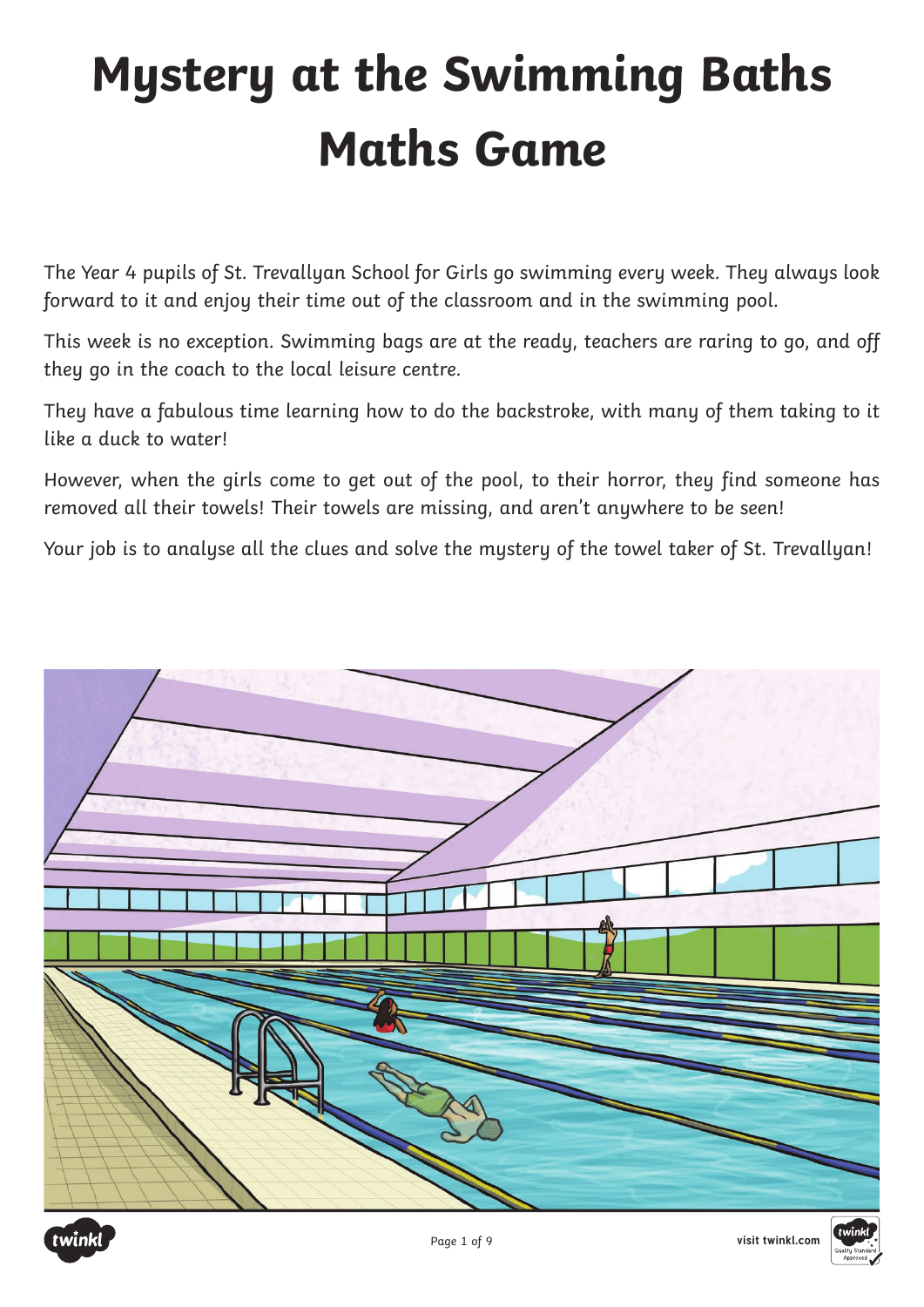| <b>Name</b>            | Height<br>(cm) | Hair<br>Colour | Name of<br>goggles | Locker<br>number | <b>Colour of</b><br>hair bobbles |
|------------------------|----------------|----------------|--------------------|------------------|----------------------------------|
| Amy Angelfish          | 137            | brown          | Swish              | 201              | green                            |
| Beatrice Blowfish      | 131            | blonde         | <b>ClearBrite</b>  | 130              | red                              |
| Clara Carp             | 135            | blonde         | <b>ClearBrite</b>  | 120              | blue                             |
| Devinder Dartfish      | 137            | black          | AquaSeal           | 104              | green                            |
| Eshal Eel              | 137            | blonde         | Swish              | 220              | red                              |
| Fi Flounder            | 131            | red            | AquaSeal           | 310              | red                              |
| <b>Gurvinder Guppy</b> | 135            | black          | Swish              | 440              | blue                             |
| Hannah Haddock         | 136            | brown          | <b>ClearBrite</b>  | 410              | green                            |
| Izzy Ide               | 137            | blonde         | Swish              | 500              | purple                           |
| Ju Jackfish            | 137            | black          | Swish              | 110              | green                            |
| Kasia Koi              | 138            | blonde         | AquaSeal           | 520              | red                              |
| Lowri Longfin          | 131            | red            | Swish              | 301              | purple                           |
| Monika Mackerel        | 137            | black          | Swish              | 510              | purple                           |
| Nikita Needlefish      | 137            | brown          | AquaSeal           | 290              | red                              |
| Olivia Oarfish         | 138            | brown          | AquaSeal           | 510              | blue                             |
| Pippa Piranha          | 137            | black          | Swish              | 424              | red                              |
| <b>Ruby Roach</b>      | 135            | brown          | AquaSeal           | 402              | red                              |
| Sophie Sprat           | 132            | blonde         | AquaSeal           | 312              | green                            |
| Terri Tuna             | 137            | black          | Swish              | 525              | green                            |
| Ursula Uaru            | 131            | brown          | AquaSeal           | 200              | purple                           |
| Violet Viperfish       | 137            | black          | Swish              | 103              | blue                             |
| Wendy Whiting          | 137            | brown          | ClearBrite         | 320              | red                              |
| Yan Yellowtail         | 132            | blonde         | Swish              | 530              | blue                             |
| Zoe Zander             | 137            | black          | Swish              | 422              | blue                             |
| Ava Angler             | 131            | black          | Swish              | 515              | red                              |
| Brittney Beardfish     | 135            | blonde         | AquaSeal           | 330              | green                            |
| Chrissie Cod           | 137            | brown          | AquaSeal           | 222              | blue                             |
| Daria Dory             | 137            | black          | Swish              | 132              | red                              |
| Elif Elver             | 136            | black          | ClearBrite         | 560              | blue                             |
| Frankie Flathead       | 131            | brown          | AquaSeal           | 426              | green                            |

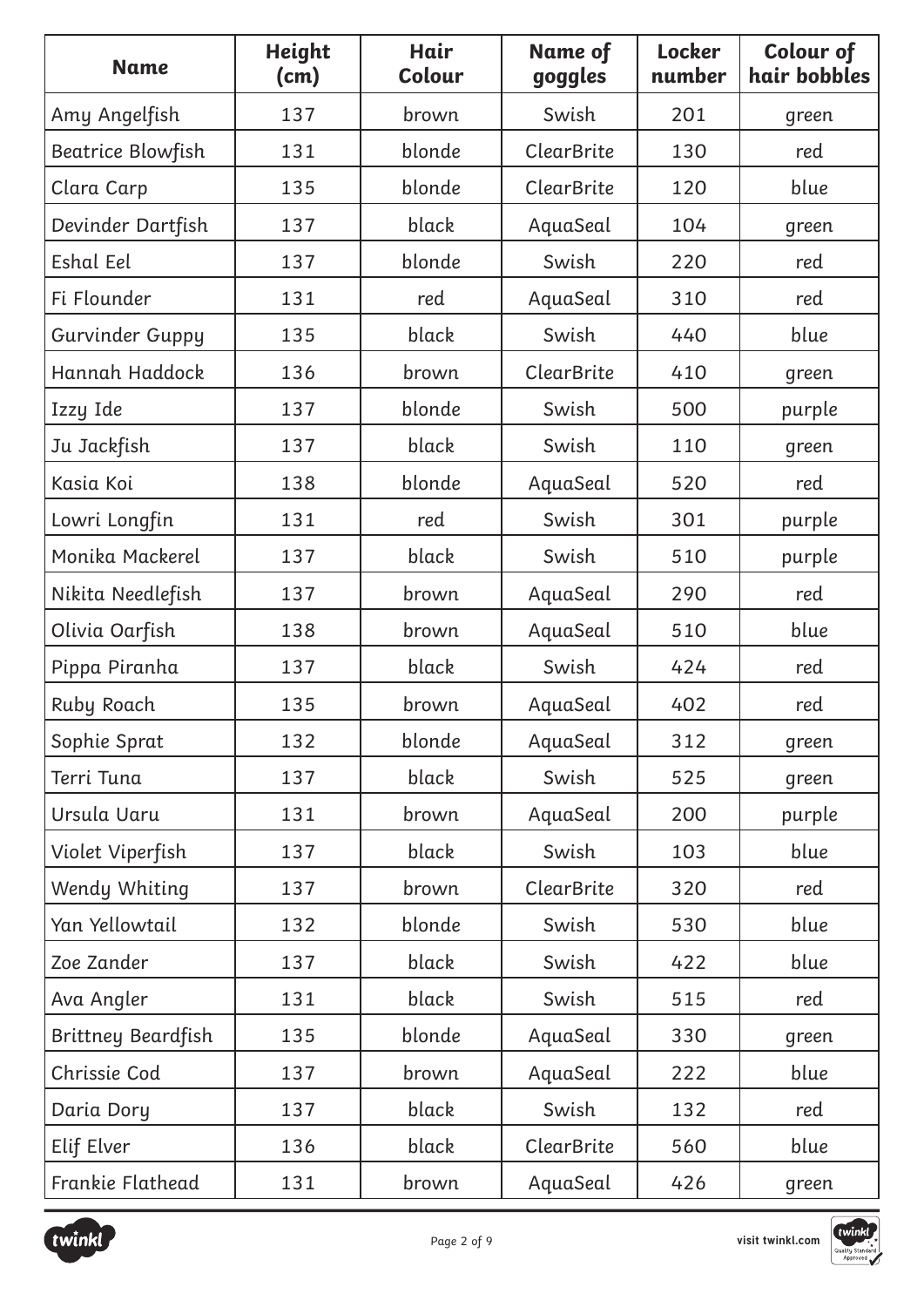#### **Clue 1: More, Less and Multiples**

Follow the instructions and fill in the empty circles with your answers.

Then, look in the table below to find the numbers you've written in the last circles.

Rearrange the words to form a sentence and reveal the first clue.



**+ 100, − 10, + 100, − 10 626**

**Count back, subtracting 8 each time.**



**Count back, subtracting 4 each time.**

**44**

| 48                | 274    | 816        | 32       |
|-------------------|--------|------------|----------|
| pair              | were   | brown      | $\alpha$ |
| 254               | 44     | 806        | 577      |
| <b>ClearBrite</b> | purple | discovered | blonde   |
| 221               | 28     | 56         | 678      |
| lost              | Swish  | bobbles    | AquaSeal |
| 778               | 264    | 36         | 40       |
| goggles           | red    | hair       | of       |

**Answer:** 

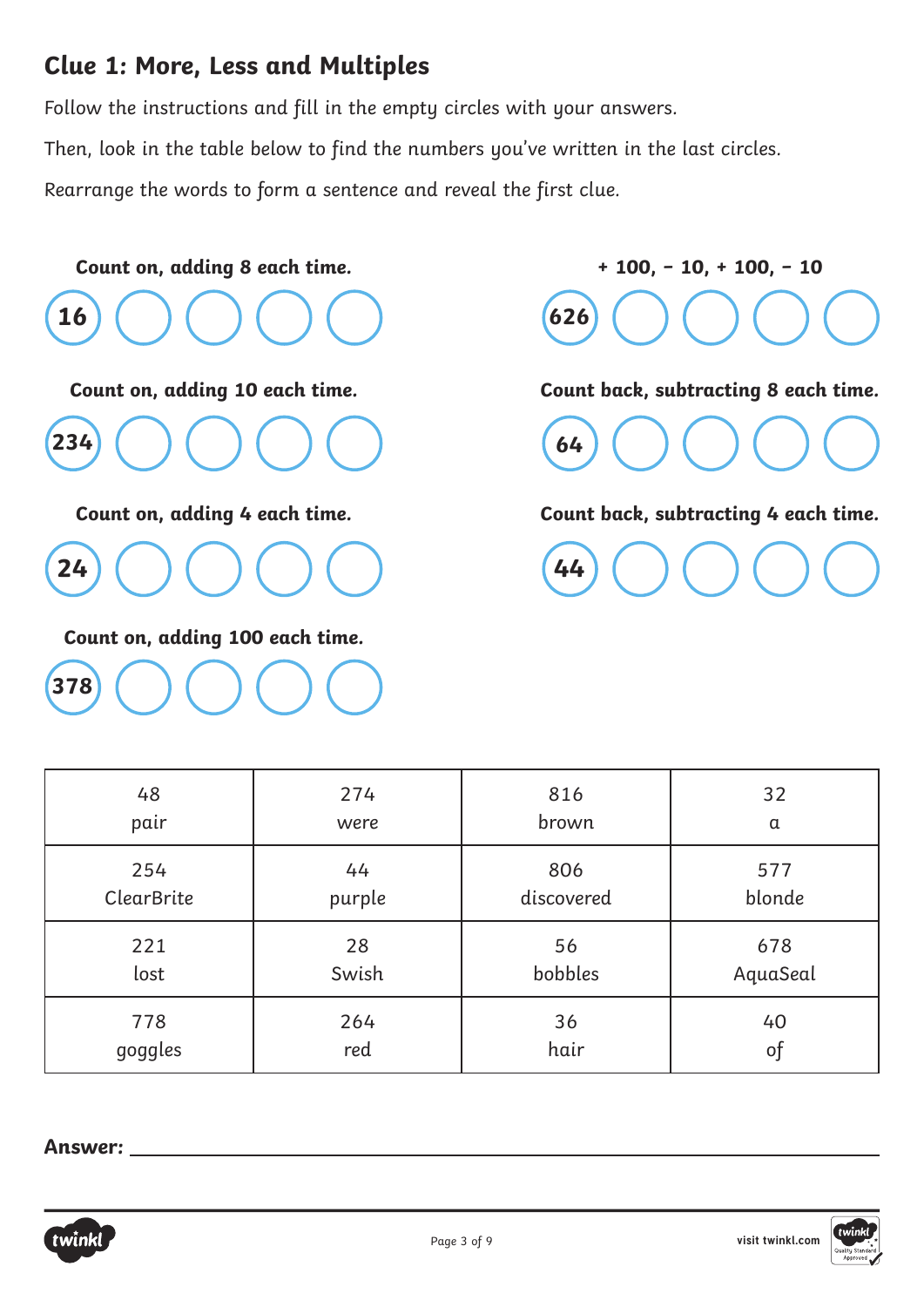# **Clue 2: Big Pools, Big Area**

Work out the area of these unusual shaped swimming pools.

Find the number in the table below and rearrange the words to solve the second clue.



| 10cm <sup>2</sup> | 13cm <sup>2</sup> | 4cm <sup>2</sup>  | 9cm <sup>2</sup>  |
|-------------------|-------------------|-------------------|-------------------|
| brown             | black             | found             | had               |
| 6cm <sup>2</sup>  | 8cm <sup>2</sup>  | 11cm <sup>2</sup> | 15cm <sup>2</sup> |
| taker             | tallest           | hair              | strands           |
| $3 \text{cm}^2$   | 12cm <sup>2</sup> | 14cm <sup>2</sup> | $7 \text{cm}^2$   |
| bobble            | towel             | height            | red               |

**Answer:** 



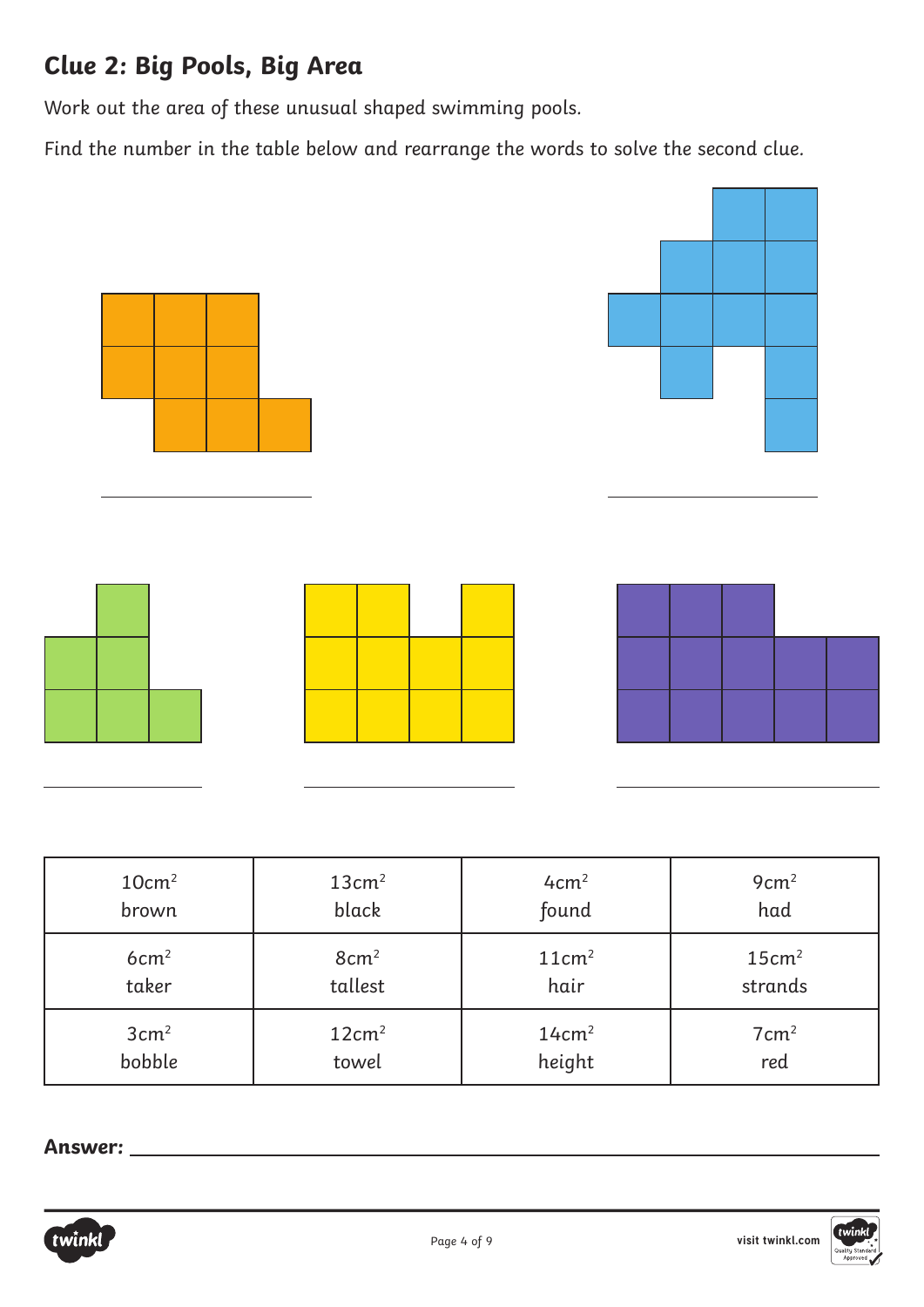### **Clue 3: How Tall?**

Complete these columnar addition and subtraction equations and whichever answer is the most common will give the height of the towel thief.

| 1.              | 541<br>403                   | 2.<br>83<br>$\qquad \qquad +$<br>52 | 3.<br>386<br>249                    |
|-----------------|------------------------------|-------------------------------------|-------------------------------------|
|                 |                              |                                     |                                     |
| 4.<br>$\ddot{}$ | 99<br>39                     | 5.<br>88<br>$\pm$<br>49             | 6.<br>444<br>306                    |
|                 |                              |                                     |                                     |
| 7.              | 79<br>$\boldsymbol{+}$<br>57 | 8.<br>695<br>558                    | 9.<br>112<br>$\boldsymbol{+}$<br>25 |
|                 |                              |                                     |                                     |

The troublesome towel taker is  $\frac{1}{\sqrt{2\pi}}$  cm tall.

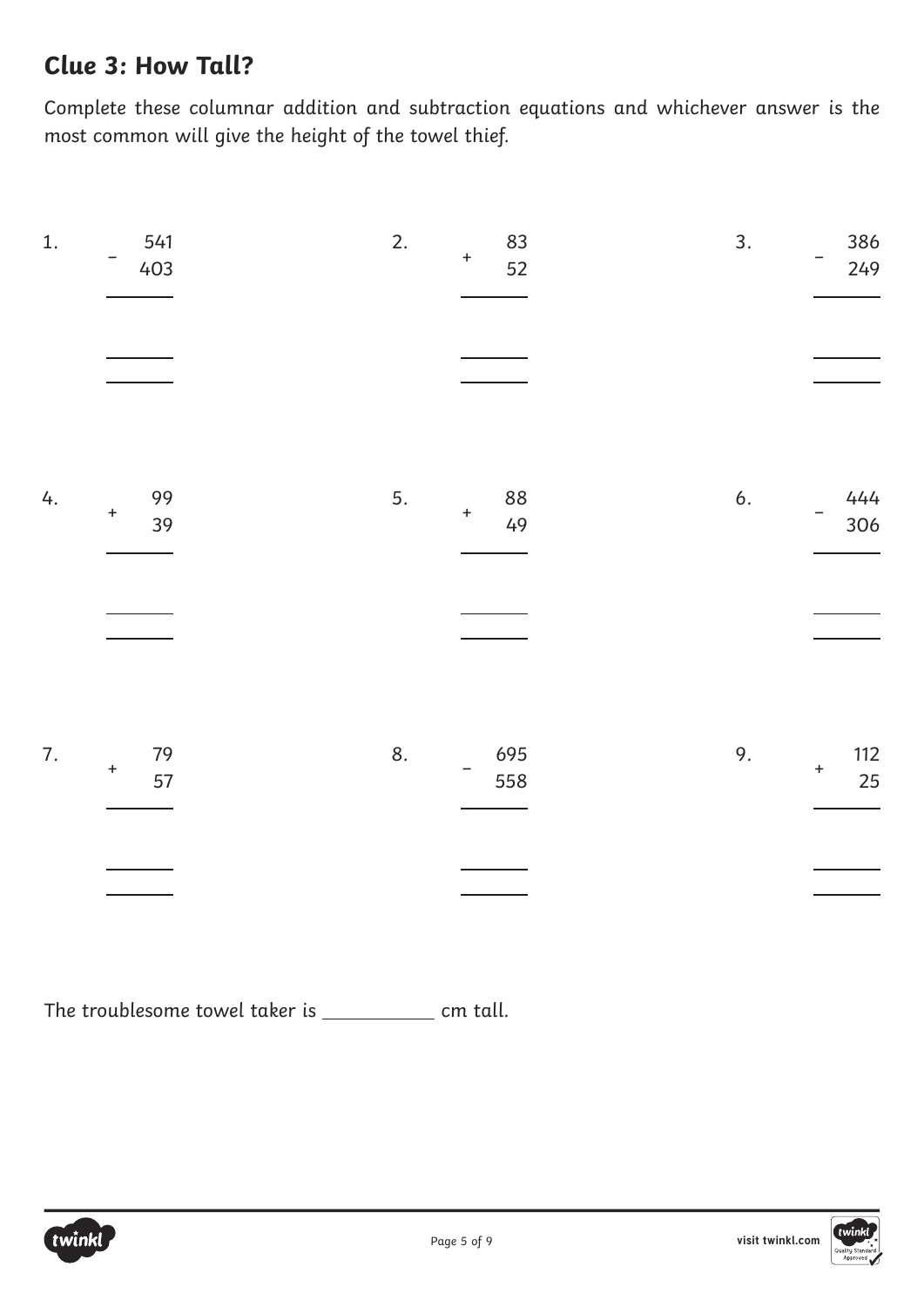# **Clue 4: What's the Colour?**

A hair bobble belonging to the towel thief was found in the changing rooms!

Follow these instructions to find out what colour it was.

Here are 4 boxes labelled  $\frac{1}{2}$ ,  $\frac{1}{2}$ ,  $\frac{1}{4}$ , and  $\frac{1}{5}$ . 

Sort the fractions below into the correct box, depending on which fraction they are equivalent to.



If there are more fractions equivalent to  $\frac{1}{\tau}$ , then the hair bobble was purple. If there are more fractions equivalent to  $\frac{1}{5}$ , then the hair bobble was blue. If there are more fractions equivalent to  $\frac{1}{2}$ , then the hair bobble was green. If there are more fractions equivalent to  $\frac{1}{2}$ , then the hair bobble was red. Answer: The hair bobble was \_



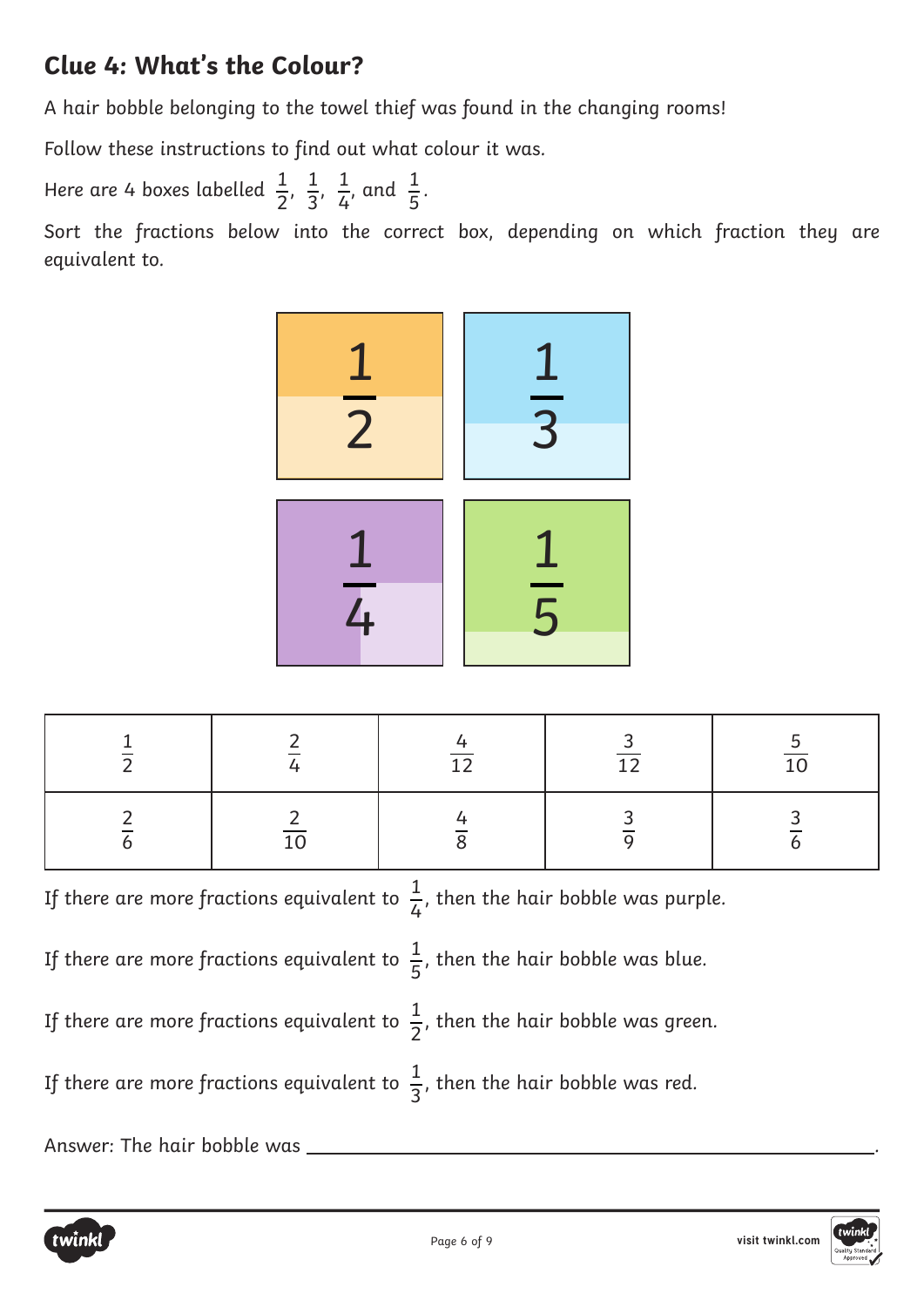# **Clue 5: Locker Number**

Follow the pathway.



If your answer is **less** than 500, the perpetrator's locker number is a multiple of 10. If your answer is **more** than 500, their locker number is **not** a multiple of 10.

The perpetrator is .



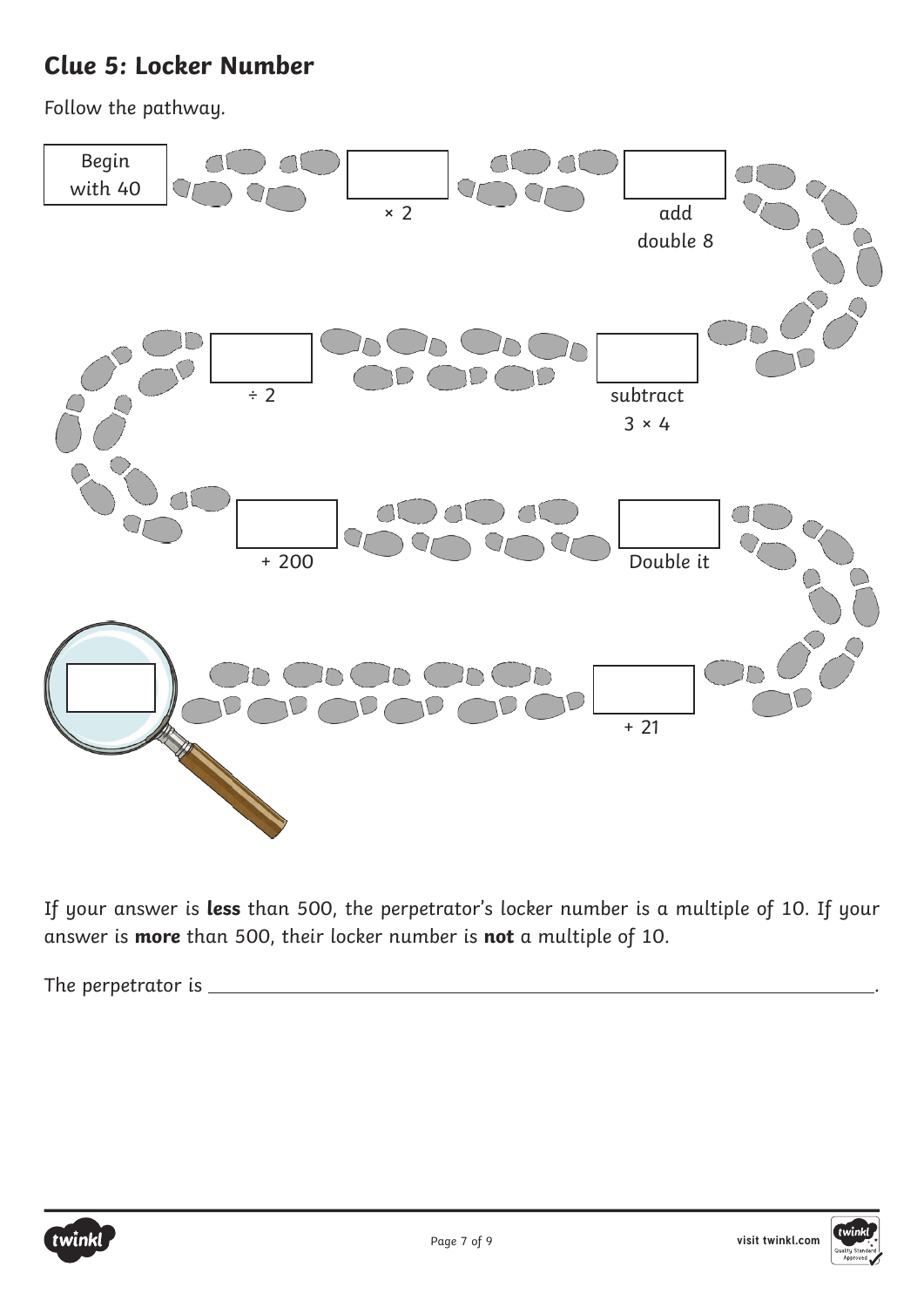# Clue 1: More, Less and Multiples **Answers**

| 48                | 274          | 816        | 32          |
|-------------------|--------------|------------|-------------|
| pair              | were         | brown      | $\mathbf a$ |
| 254               | 44           | 806        | 577         |
| <b>ClearBrite</b> | purple       | discovered | blonde      |
| 221               | 28           | 56         | 678         |
| lost              | <b>Swish</b> | bobbles    | AquaSeal    |
| 778               | 264          | 36         | 40          |
| goggles           | red          | hair       | of          |

**A pair of Swish goggles were discovered.**

#### Clue 2: Big Pools, Big Area **Answers**

| 10cm <sup>2</sup> | 13cm <sup>2</sup> | 4cm <sup>2</sup>  | 9cm <sup>2</sup>  |
|-------------------|-------------------|-------------------|-------------------|
| brown             | black             | found             | had               |
| 6cm <sup>2</sup>  | $8 \text{cm}^2$   | 11cm <sup>2</sup> | 15cm <sup>2</sup> |
| taker             | tallest           | hair              | strands           |
| 3cm <sup>2</sup>  | 12cm <sup>2</sup> | 14cm <sup>2</sup> | $7 \text{cm}^2$   |
| bobble            | towel             | height            | red               |

**Towel taker had black hair.**